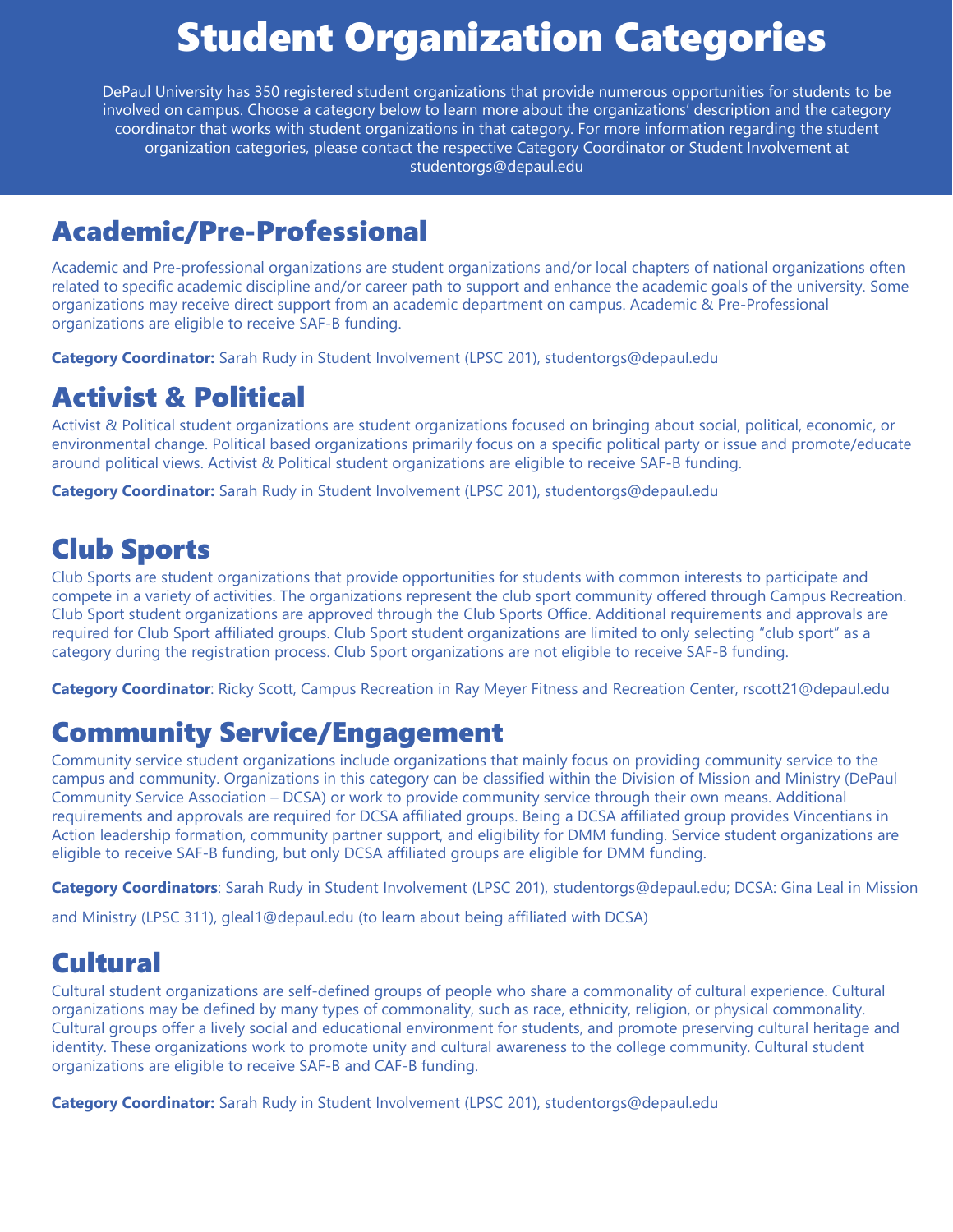#### Departmental

Departmental student organizations are student organizations that are supported and funded through their associated department. These groups are recognized by their university department. These student organizations may also be organizations that are chartered by the Division of Student Affairs. Departmental student organizations have significant oversight by university faculty and staff. Departmental student organizations are limited to only selecting "departmental" as a category during the registration process. Departmental student organizations are not eligible to receive SAF-B funding.

**Category Coordinator:** Sarah Rudy in Student Involvement (LPSC 201), studentorgs@depaul.edu

#### Entertainment & Performance

Entertainment student organizations are student organizations that provide campus with a variety of forms of entertainment (including student sponsored entertainment events and programs) and provides the opportunity to allow students to express their creativity in various capacities. Entertainment & Performance student organizations are eligible to receive SAF-B funding.

**Category Coordinator**: Sarah Rudy in Student Involvement (LPSC 201), studentorgs@depaul.edu

#### Esports & Gaming

Esports and Gaming are student organizations that host competitive and casual gaming, tournaments, viewing parties and all things Esports. Affiliated groups compete in the BIG EAST Conference. Esports & Gaming student organizations are eligible to receive SAF-B Funding.

**Category Coordinator**: Courtney James in Student Involvement (LPSC 201), studentorgs@depaul.edu

#### Fraternity & Sorority Life

Fraternity and Sorority Life student organizations only include chapters from Interfraternity Council (IFC), Multicultural Greek Council (MGC), National Pan-Hellenic Council (NPHC), or Panhellenic Council (PHC). Fraternity & Sorority Life organizations are eligible to receive SAF-B funding. NPHC & MGC are eligible for CAF-B funding.

**Category Coordinators:** Pierrie Jefferson in Student Involvement (LPSC 201), pjeffer1@depaul.edu Mary Osbourne in Student Involvement (LPSC 201), MOSBOUR1@depaul.edu

#### Graduate Student Organizations

Graduate Student Organizations are student organizations that provide a benefit or service to graduate students at DePaul and should be open for any graduate student to join. Graduate student organizations are groups that have 75% of members within a graduate program at DePaul. Graduate student organizations are eligible to receive Graduate Organization Funding.

**Category Coordinator**: Sarah Rudy in Student Involvement (LPSC 201), studentorgs@depaul.edu

#### Honor Societies

Honor Societies are student organizations that recognize students who excel academically or as leaders among their peers, often with a specific academic discipline or affiliation with a university department. Membership in honor societies are typically based on GPA. Honor Societies are eligible to receive SAF-B funding.

**Category Coordinator**: Sarah Rudy in Student Involvement (LPSC 201), studentorgs@depaul.edu

#### Law

Law student organizations are organizations directly associated with the College of Law to encourage professional development outside of the classroom in specific law interest areas. Law student organizations receive direct support from College of Law staff and administrators. Law student organizations are limited to only selecting "law" as a category during the registration process. Law student organizations are ineligible to receive SAF-B funding, but are eligible to receive funding from the College of Law's SBA. In addition, law student organizations are eligible to receive Graduate Organization Funding.

**Category Coordinator**: Ana Vazquez – Rivera in College of Law (Loop Campus, 945 Lewis Center), avazquez@depaul.edu